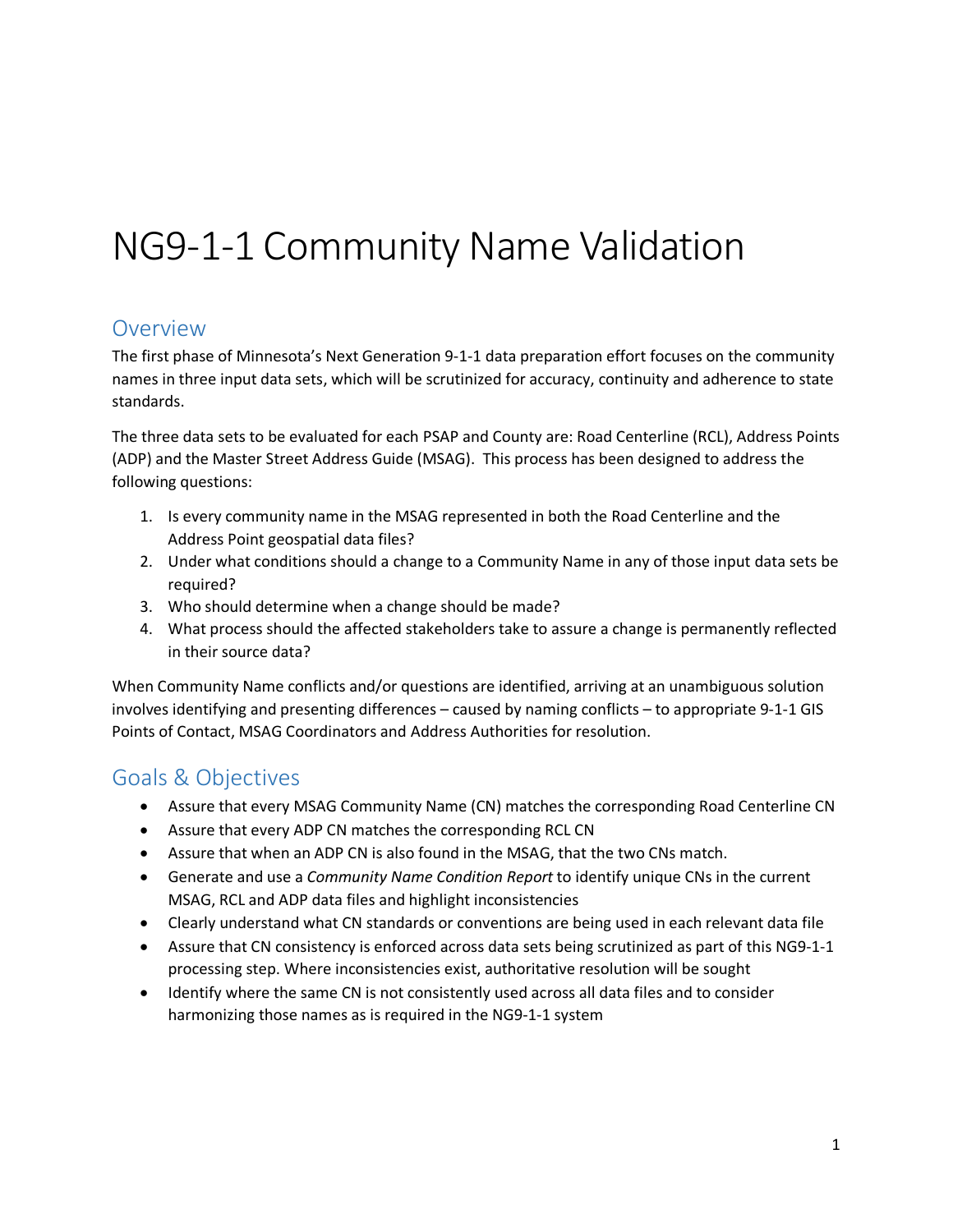# Scope

Source data required for this processing step, NG9-1-1 data fields impacted by this processing step, possible conventions and standards which may be used to populate those data fields, and other data sets impacted by this process further down the development path are described below:

#### Required Input Data for each PSAP

- 1. Parsed Road Centerline Data
	- a. Source: 9-1-1 GIS Point of Contact (POC)
	- b. Pre-processing: Run through SYSTEM Address Parsing Script
- 2. Parsed Address Point Data
	- a. Source: 9-1-1 GIS POC
	- b. Pre-processing: Run through SYSTEM Address Parsing Script
- 3. Parsed MSAG Data
	- a. Source: Tabular 9-1-1 Data Provider
	- b. Pre-processing: Strip out miscellaneous MSAG entries associated with shell records, etc.
	- c. Pre-processing: Run through SYSTEM Address Parsing Script
- 4. CTU Community Name Domain List (see *Common Community Naming Conventions* below)
- 5. Postal Community Name Domain List (see *Common Community Naming Conventions* below)

#### Data Fields Affected

Road Centerline

| <b>Descriptive</b><br><b>Name</b>                       | <b>Field Name</b> | Mandatory,<br>Conditional,<br>Optional | <b>Type</b> | <b>Description</b>                                                                                                                                                                                                                        |
|---------------------------------------------------------|-------------------|----------------------------------------|-------------|-------------------------------------------------------------------------------------------------------------------------------------------------------------------------------------------------------------------------------------------|
| City/Township/<br>Unorganized<br><b>Territory Left</b>  | CTU_NAME_L        | M                                      | Text        | The name of the city, township, or unorganized<br>territory (CTU) on the left side of the road segment<br>based on the digitized direction.<br>Example: MAPLE GROVE                                                                       |
| City/Township/<br>Unorganized<br><b>Territory Right</b> | CTU_NAME_R        | M                                      | Text        | The name of the city, township, or unorganized<br>territory (CTU) on the right side of the road<br>segment based on the digitized direction.<br>Example: MAPLE GROVE                                                                      |
| Postal<br>Community<br>Name Left                        | POSTCOMM L        | O                                      | Text        | The Postal Community name on the left side of the<br>street segment.<br>Example: SANDSTONE                                                                                                                                                |
| Postal<br>Community<br>Name Right                       | POSTCOMM R        | O                                      | Text        | The Postal Community name on the right side of<br>the street segment.<br>Example: BENSON                                                                                                                                                  |
| <b>MSAG</b><br>Community<br>Name Left                   | MSAG_C_L          | M                                      | Text        | MSAG Community name for the addresses on the<br>left side of street based on the digitized direction<br>of the street arc. Mandatory in Legacy/Transitional<br>9-1-1 Systems, but will not be used in a full NG9-1-<br>1 implementation.  |
| <b>MSAG</b><br>Community<br>Name Right                  | MSAG_C_R          | M                                      | Text        | MSAG Community name for the addresses on the<br>right side of street based on the digitized direction<br>of the street arc. Mandatory in Legacy/Transitional<br>9-1-1 Systems, but will not be used in a full NG9-1-<br>1 implementation. |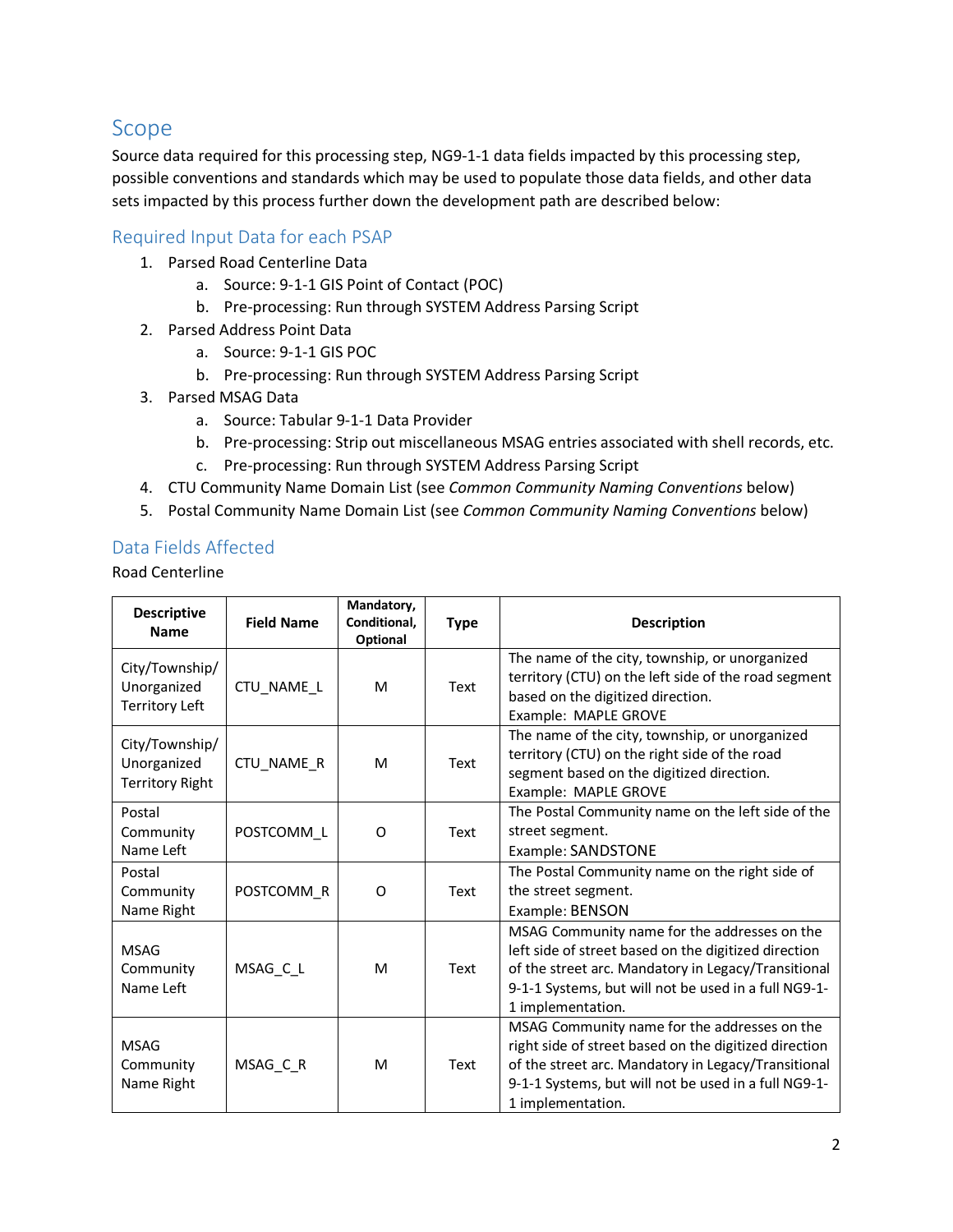#### Address Point

| <b>Descriptive</b><br><b>Name</b>          | <b>Field Name</b> | M/C/O | <b>Type</b> | <b>Description</b>                                                                                                          |
|--------------------------------------------|-------------------|-------|-------------|-----------------------------------------------------------------------------------------------------------------------------|
| City/Township/<br>Unorganized<br>Territory | <b>CTU NAME</b>   | M     | Text        | The name of the city, township, or unorganized territory<br>(CTU) associated with the given address.<br>Example: MONTEVIDEO |
| <b>MSAG</b><br>Community<br>Name           | MSAG C            | M     | Text        | The city name associated with the given address in the<br>MSAG.<br>Example: WINDOM                                          |
| Postal<br>Community<br>Name                | <b>POSTCOMM</b>   | O     | Text        | The city name as defined by the US Postal Service in the<br>USPS City State File Product <sup>1</sup> .<br>Example: ST PAUL |

#### MSAG

| <b>Descriptive</b><br><b>Name</b> | <b>Field Name</b> | M/C/O | Type | <b>Description</b>                                     |
|-----------------------------------|-------------------|-------|------|--------------------------------------------------------|
| MSAG                              |                   |       |      | The city name associated with the given address in the |
| Community                         | <b>COMMUNITY</b>  | м     | Text | MSAG.                                                  |
| Name                              |                   |       |      | Example: WINDOM                                        |

#### Common Community Naming Conventions

There may be one or more CN type present in the geospatial data sets. Three examples:

| <b>Convention Type</b>       | <b>Description</b>                                                              |
|------------------------------|---------------------------------------------------------------------------------|
|                              | A subset of the federal Geographic Names Information System (GNIS) <sup>2</sup> |
| <b>CTU Community Name</b>    | database containing all Minnesota entries for cities, townships and             |
|                              | Census-defined unorganized territories (CTU), both active and historical        |
|                              | The U.S. Postal Service provides a default city name for all 5-digit postal     |
|                              | zip codes in Minnesota in a database referred as the City State File            |
| <b>Postal Community Name</b> | Product. Those default names may have been used as Community                    |
|                              | Names in E9-1-1 systems.                                                        |
|                              | The Community Name provided in the corresponding Master Street                  |
| <b>MSAG Community</b>        | Address Guide (MSAG). Note: In the MSAG (and ALI) there is a single             |
|                              | CN field that could be populated with the Postal Community Name or              |
|                              | the CTU Community Name.                                                         |

#### Dependencies

At this stage in NG9-1-1 data preparation processing, Community Name Validation involves three data stores: MSAG, Road Centerlines and Address Points. It is anticipated that future validation may also need to be performed on Community Name data fields within the ALI database and the Emergency Services Boundaries data set, including: Service Universal Resource ID (URI) and Agency vCard URI.

<span id="page-2-0"></span> <sup>1</sup> See: **Minnesota Next Generation 9-1-1 GIS Data Standards: Appendices**; *Postal Code*, Page 15.

<span id="page-2-1"></span><sup>2</sup> http://geonames.usgs.gov/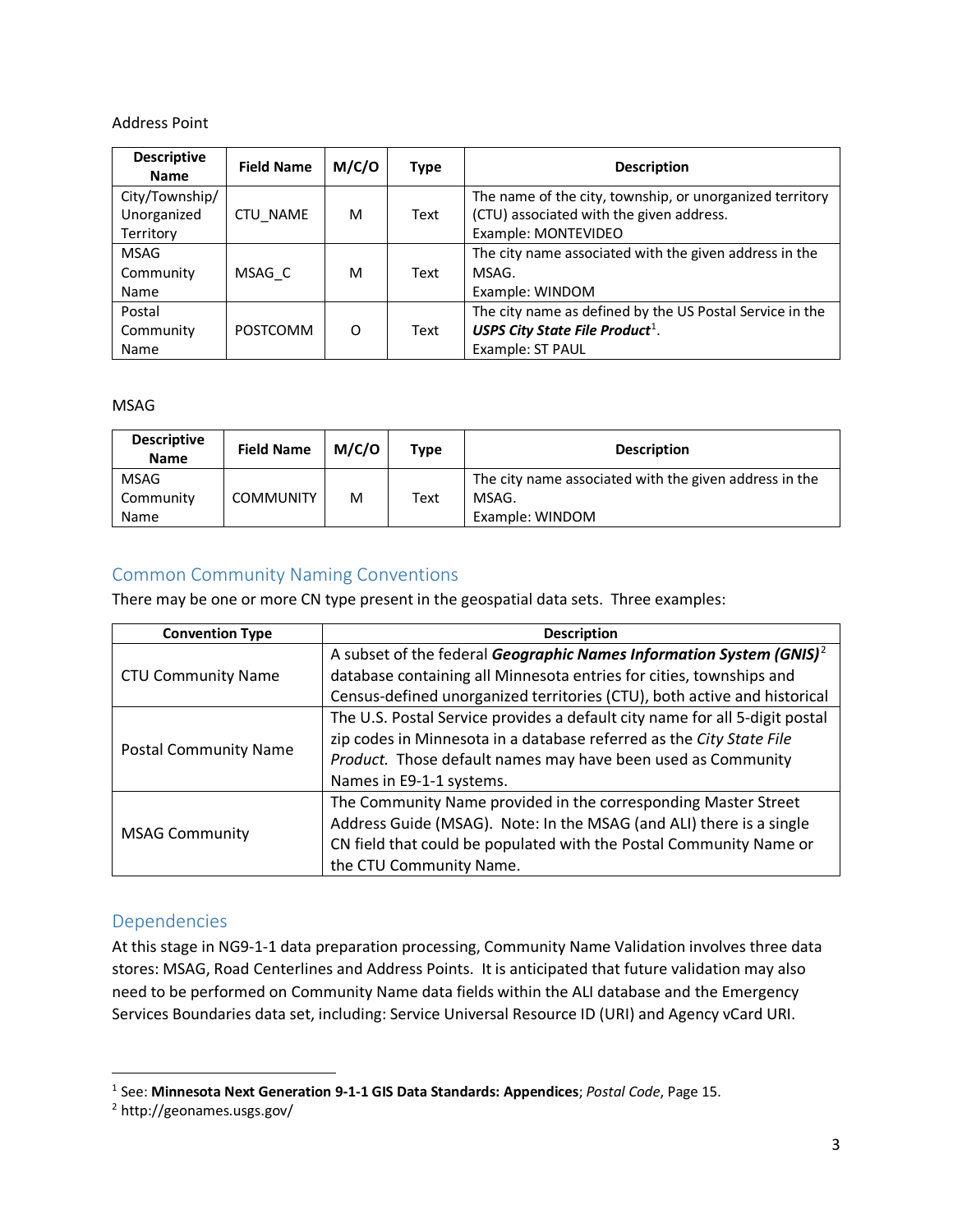# Stakeholders

## Roles & Responsibilities

The stakeholders directly involved in the CN validation process include:

| <b>PSAP Manager</b>                 | The entity responsible for managing 9-1-1 Service for the communities<br>within the PSAP Serving area, including communicating with Response<br>Agencies, MSAG Coordinator(s), GIS Points of Contact, Address<br>Authorities, and State/Regional/Local government agencies, as well as<br>CAD, mapping, and other vendors, on 9-1-1 issues to ensure accurate<br>and timely call routing, location identification, and response; Assures<br>that the MSAG Coordinator, 9-1-1 GIS POC and Address Authorities are<br>working together and making corrections in a timely manner. |
|-------------------------------------|---------------------------------------------------------------------------------------------------------------------------------------------------------------------------------------------------------------------------------------------------------------------------------------------------------------------------------------------------------------------------------------------------------------------------------------------------------------------------------------------------------------------------------------------------------------------------------|
| 9-1-1 GIS Point of Contact          | The entity responsible for submitting geospatial data to the State of<br>Minnesota to be used for NG9-1-1 service for a specified<br>area. Responsible for receiving CN Condition Reports and consulting<br>with Addressing Authorities to identify and make corrections to CNs in<br>geospatial data. This is typically a county GIS department.                                                                                                                                                                                                                               |
| <b>MSAG Coordinator</b>             | Upon request from the 9-1-1 GIS POC, reviews discrepancies between<br>MSAG CNs and those in geospatial data and corrects them in the MSAG<br>when necessary.                                                                                                                                                                                                                                                                                                                                                                                                                    |
| <b>Addressing Authority</b>         | The final decision maker for discrepancies or changes to a CN if 9-1-1<br>GIS POC or MSAG Coordinator are unable to resolve                                                                                                                                                                                                                                                                                                                                                                                                                                                     |
| <b>Spatial Integration Operator</b> | Responsible for scrutinizing data sets, generating the CN Condition<br>Reports, and identifying where CNs are different in GIS files vs. MSAG,<br>facilitating their repair with 9-1-1 GIS POC. The current SIO for<br>Minnesota's NG9-1-1 project is MnGeo.                                                                                                                                                                                                                                                                                                                    |
| SYSTEM                              | The automated processes developed to manage NG9-1-1 data.<br>Developed and operated primarily by the Spatial Integration Operator.                                                                                                                                                                                                                                                                                                                                                                                                                                              |

## RACI Model

| R | Responsible | Does the work                                                  |
|---|-------------|----------------------------------------------------------------|
|   | Accountable | Decision maker (only one role is accountable for a given task) |
|   | Consulted   | Must be consulted prior to the work and provides input         |
|   | Informed    | Must be notified of the outcome                                |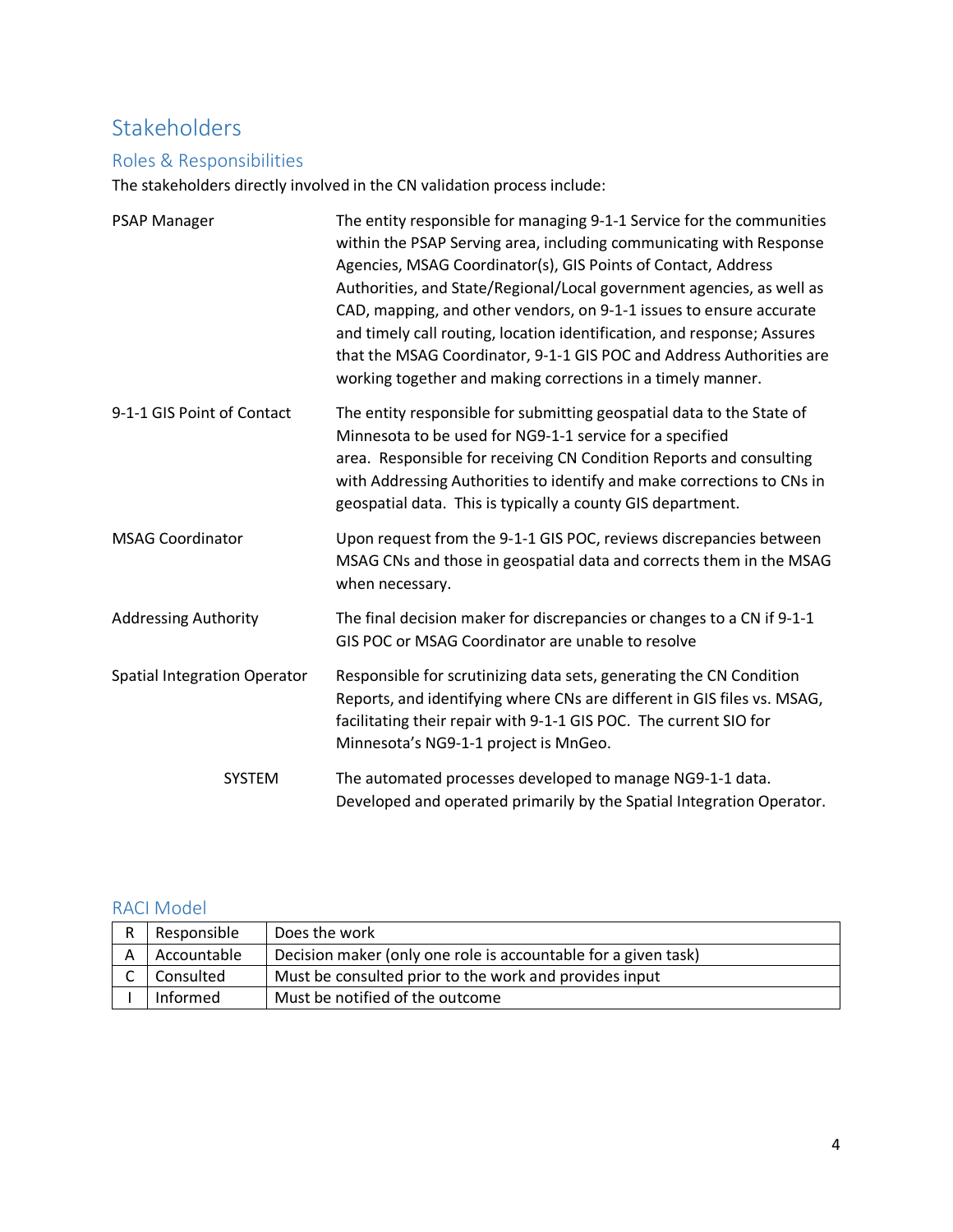| Task                                                                                                    | PSAP | Manager<br>MSAG<br>Cordinator | Addressing<br>Authority | 9-1-1 GIS<br>POC | $\frac{5}{5}$ |
|---------------------------------------------------------------------------------------------------------|------|-------------------------------|-------------------------|------------------|---------------|
| Obtain street centerline and address point data sets                                                    |      |                               |                         | A                | R             |
| Obtain MSAG data set                                                                                    |      | A                             |                         |                  | R             |
| Generate CN condition report                                                                            |      |                               |                         |                  | A             |
| Review condition report for discrepancies in MSAG and GIS data<br>and resolve GIS errors when necessary |      | C                             |                         | A                |               |
| Review condition report for discrepancies in MSAG and resolve<br>them                                   |      | R                             |                         | A                |               |
| Resolve discrepancies when 9-1-1 GIS POC or MSAG Coordinator<br>cannot                                  |      |                               | R                       | A                |               |
| If applicable, make changes to GIS data                                                                 |      |                               |                         | A                |               |
| If applicable, make changes to MSAG data                                                                |      | A                             |                         |                  |               |

# Assumptions

- Community name validation involves name usage only. An authoritative boundary is not being used to spatially identify a community's areal domain in this process.
- Long-term intent of this effort includes
	- o Moving toward the standardization and normalization of Community Names in all data sets internal to Minnesota's NG9-1-1 system (for use in LVF and ECRF functions)
	- o The development of a standardized geospatial boundary data set for Cities, Townships and Unorganized Territories (CTU) for all of Minnesota's civil divisions.
- MSAG CN will be captured and retained in GIS data sets for use during the transition to NG9-1-1

## Risks

- Developing and adhering to a single, well-defined CN standard has been identified as a longterm goal during this phase of the project. Currently, the community name contained in MSAG files may be the Postal CN, the CTU name, something else altogether, or a combination thereof. The conventions used for MSAG CNs vary between 9-1-1 systems and 9-1-1 service providers throughout the State. The MSAG Community designation, therefore, does not constitute a reliable statewide standard.
- MnGeo has championed a statewide CTU code and name list, but has never systemically tested the results for completeness or kept it up-to-date.
- Maintenance of the statewide CTU code and name list requires persistent synchronization with federal (i.e.: USGS and Bureau of the Census) offices.<sup>[3](#page-4-0)</sup>

<span id="page-4-0"></span> $3$  A good example might be the difficulty the MN Office of the State Demographer had determining when/if federal codes had been created for the City of Rice Lake, St. Louis County, which was incorporated in October 2015.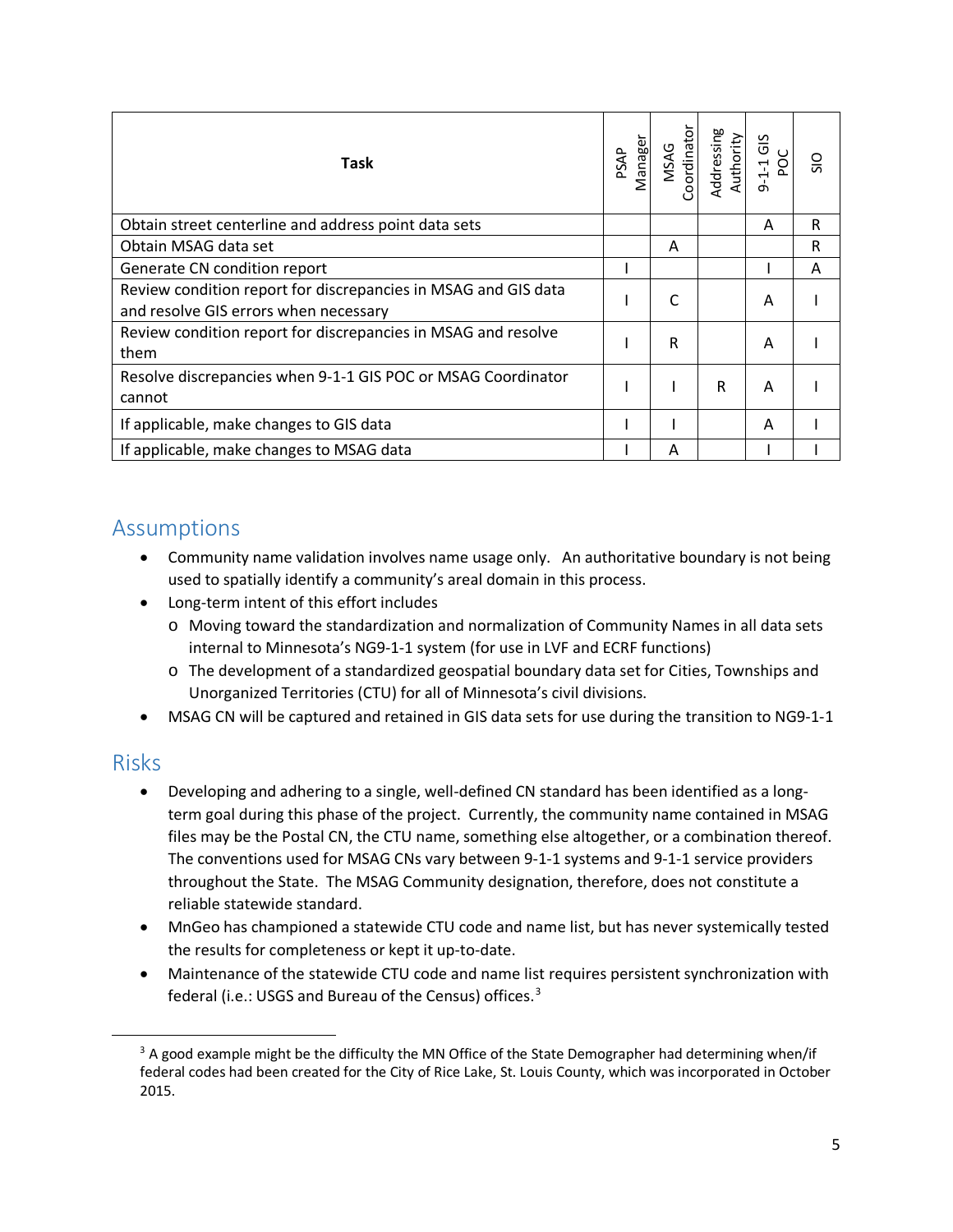

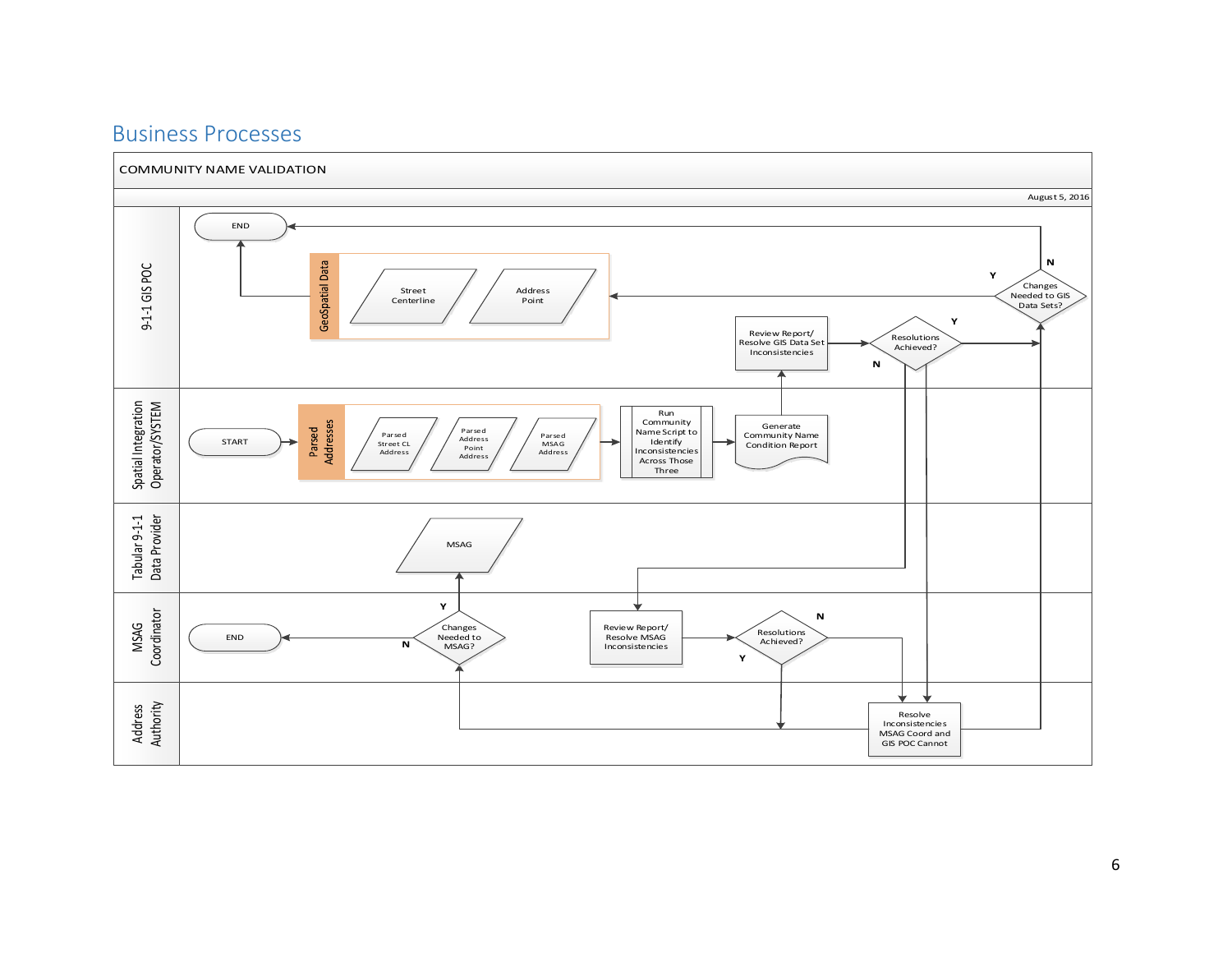## Process

#### Processing required prior to Community Name Validation

- 1. Access to the following PSAP data sets is required by the SIO:
	- 1.1. Road Centerlines 9-1-1 GIS POC
	- 1.2. Address Points 9-1-1 GIS POC
	- 1.3. MSAG Tabular 9-1-1 Data Provider
- 2. Miscellaneous records in MSAG related to shell records, etc. are removed by the SIO
- 3. An Address Parsing Script is run by the SIO with appropriate output fields identified for each of the three input data sets

#### Processing that is part of Community Name Validation

#### Kickoff Condition Report

- 1. A Community Name script is run by the SIO against the three parsed files described above that looks only at CNs and generates a unique list of community names found in each data set and generates a KICKOFF CONDITION REPORT with the following outputs:
	- 1.1. **TAB: COVER PAGE:** Report Title, Sponsoring Agencies and list of summary statistics for the following evaluation criteria in the study area:
		- 1.1.1. Number of MSAG Community Names
		- 1.1.2. MSAG Community Names that are not in Centerline Data
		- 1.1.3. MSAG Community Names that are not in Address Point Data
		- 1.1.4. Number of Address Point Community Names
		- 1.1.5. Address Point Community Names that are not in Centerline Data
		- 1.1.6. Address Point Community Names that are not in MSAG Data
		- 1.1.7. Number of Centerline Community Names
		- 1.1.8. Centerline Community Names that are not in Address Point Data
		- 1.1.9. Centerline Community Names that are not in MSAG Data

#### 1.2. **TAB: COMPARE**

- 1.2.1. MSAG COMMUNITY NAMES: a complete list of MSAG CNs according to the MSAG data field labeled "COMMUNITY"
	- 1.2.1.1. With no duplicates
	- 1.2.1.2. Sorted alphabetically
	- 1.2.1.3. Including misspellings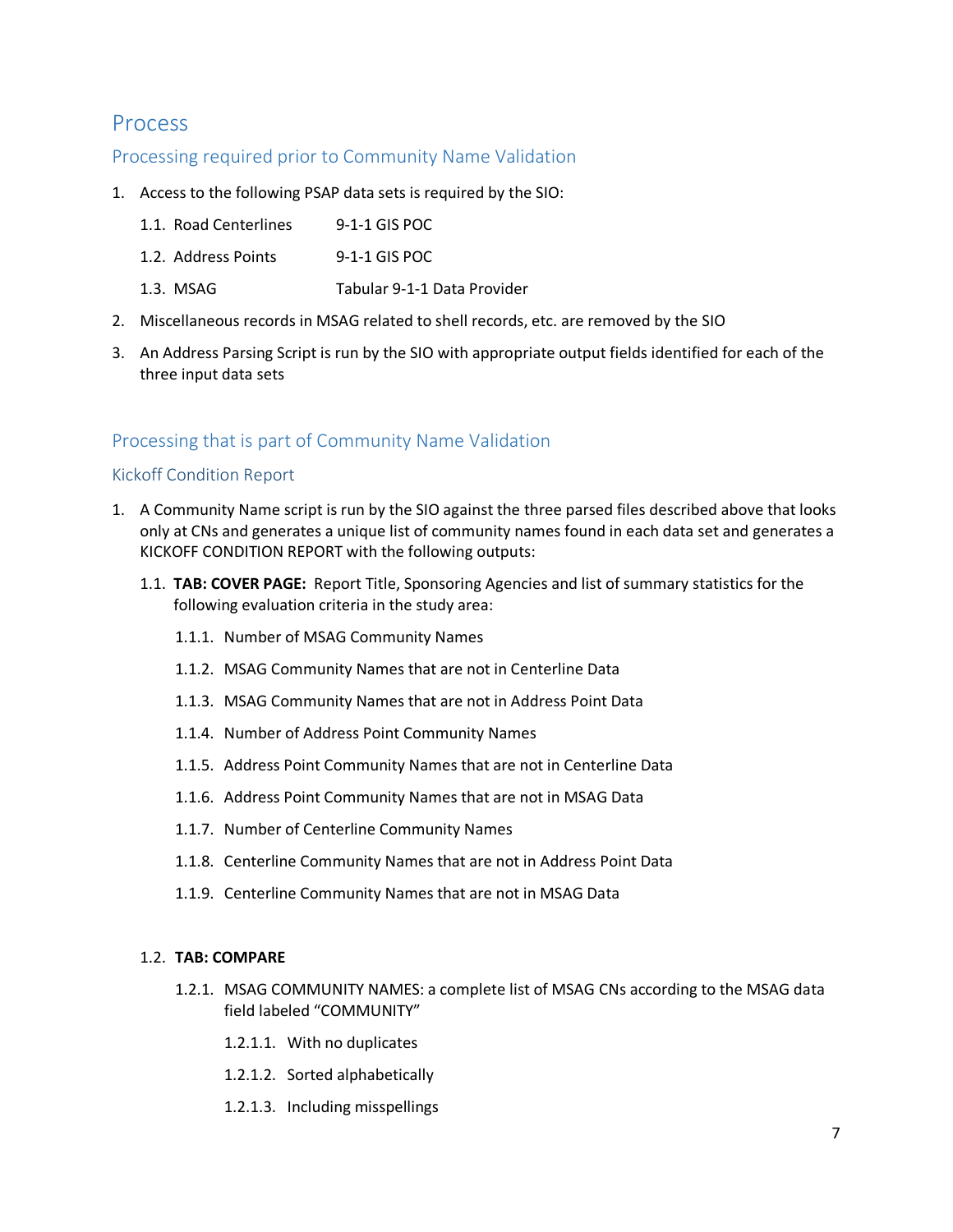- 1.2.1.4. With table cells highlighted in red where no MSAG CN corresponds with CNs in either the RCL or ADP CN fields
- 1.2.2. CENTERLINE COMMUNITY NAMES: a complete list of RCL CNs from the appropriate source data field(s). In the KICKOFF REPORT, a separate column is presented for each field in the source file that contains RCL CNs
	- 1.2.2.1. Aligned in the same row as the corresponding MSAG name, if there is a match
	- 1.2.2.2. With table cells highlighted in red where no RCL CN corresponds with CNs in either the MSAG or ADP CN fields
- 1.2.3. ADDRESS POINT COMMUNITY NAMES: a complete list of ADP CNs from the appropriate source data field(s) listed (in the KICKOFF REPORT, a separate column is presented for each field in the source file that contains ADP CNs)
	- 1.2.3.1. Aligned in the same row as matching entries in previous two lists, if there are matches
	- 1.2.3.2. Highlight any empty cells in the ADP CN list that represent names missing in this list but existing in the MSAG and/or RCL lists
- 1.2.4. CTU COMMUNITY NAME:
	- 1.2.4.1. The NG9-1-1 system will include a national standard Community Name adapted from the U.S. Board on Geographic Names for features in the Geographic Names Information System (GNIS) Feature Class = CIVIL (primarily cities, townships, unorganized territories (CTUs) and tribal lands)
	- 1.2.4.2. If a formal CTU CN is found within any of the preceding CN lists, that CTU name is captured in this column on the same line as corresponding CNs from any previous lists
	- 1.2.4.3. If there is no matching CTU found, the blank table cell is highlighted red
- 1.2.5. POSTAL COMMUNITY NAME:
	- 1.2.5.1. If there is a legitimate Preferred Postal CN as defined by the USPS within any of the preceding CN lists, that Postal name is captured in this column on the same line as a corresponding CN
	- 1.2.5.2. If there is no matching Postal CN found, the blank table cell is highlighted grey
- 1.2.6. CONDITION: Each line in the Condition Report will contain one or more of seven (7) Condition Codes, which are described in a table located on the Report's LEGEND tab
- 1.2.7. 9-1-1 GIS POC RESOLUTIONS (ACTION TAKEN): This column is reserved for remarks from the 9-1-1 GIS POC regarding action taken in response to the condition codes described in 1.2.6 above
- 1.3. **TAB: UNIQUE\_NAMES –** Alphabetized lists of unique CNs found in the following categories for the County/PSAP being tested:
	- 1.3.1. MSAG COMMUNITY NAMES: all unique CNs found in the County's MSAGs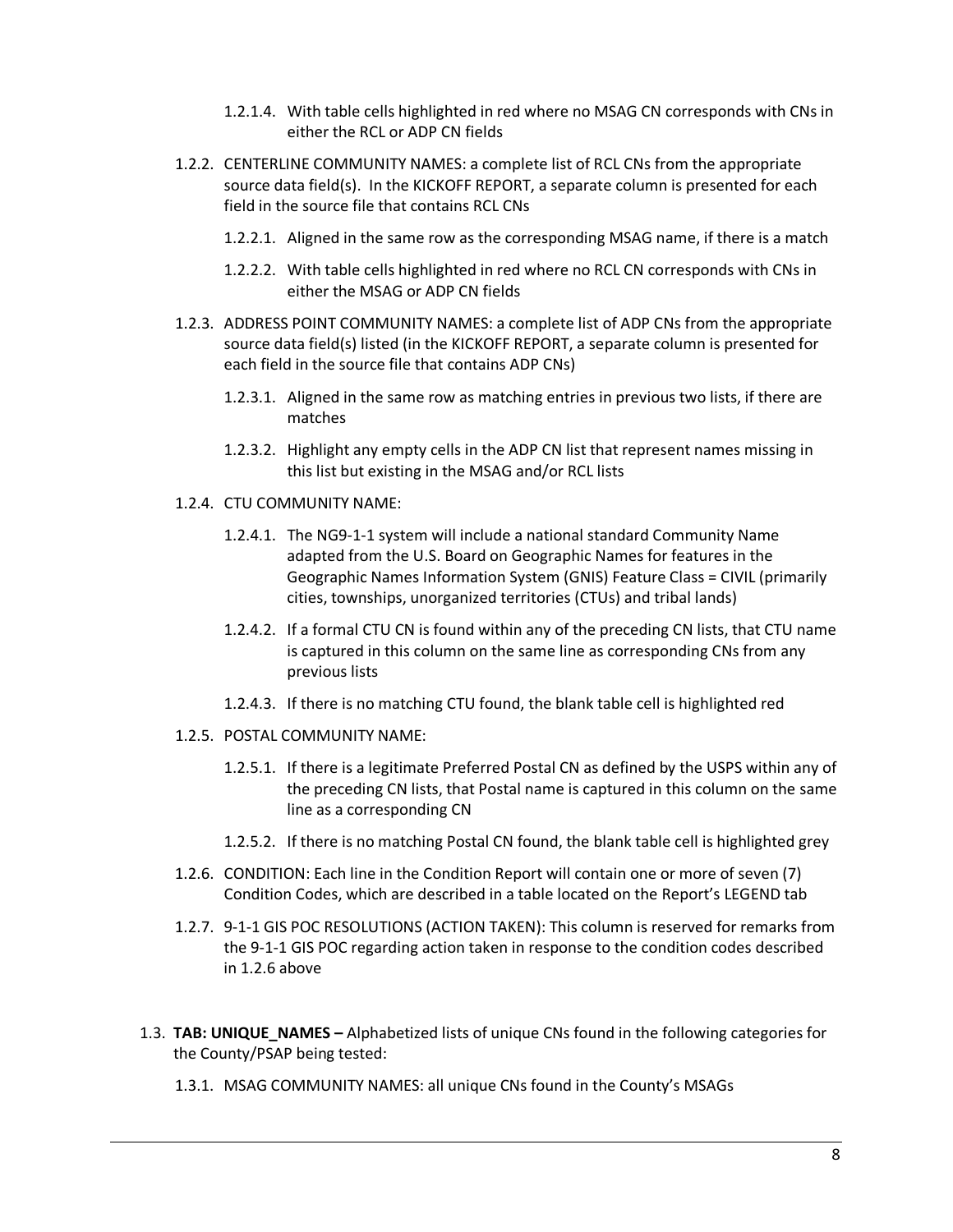- 1.3.2. CENTERLINE COMMUNITY NAMES: all unique CNs found in the RCL file provided by the County's 9-1-1 GIS POC
- 1.3.3. ADDRESS POINT COMMUNITY NAMES: all unique CNs found in the ADP file provided by the County's 9-1-1 GIS POC
- 1.3.4. CTU COMMUNITY NAMES: the domain list of all CTU names provided in the federal GNIS, but in a format following the **Minnesota Next Generation 9-1-1 GIS Data Standards**
- 1.3.5. POSTAL COMMUNITY NAMES: the list of USPS Preferred Community Names discovered in the three source files being analyzed.

#### 1.4. **TAB: LEGEND** for Condition Codes (See Item 1.2.6 above)

1.4.1. *1. Okay* 

This Community Name appears to be valid and synchronized among the MSAG, RCL, and ADP files

1.4.2. *2. Wildcard or misspelling*

This MSAG Community Name is not found in the county geospatial data or in either the CTU or Postal CN domains and may be a unique customized (wildcard) name; It is also possible this MSAG CN may be misspelled

1.4.3. *3. CTU or Postal Name Outside County*

This Community Name is a valid CTU or Postal CN, which does not exist in this county

1.4.4. *4. No MSAG Name or Invalid 9-1-1 name in RCL or ADP* 

This Community Name is in the RCL and/or the ADP, but:

there is no matching CN in the MSAG, or

it is not used for 9-1-1 addressing. (Note: This cannot be determined until the county confirms they include non-911 CNs in their GIS files. This condition type will go away after the non-911 CNs migrate to RCL and ADP fields not validated for 9-1-1 use)

1.4.5. *5. No RCL Name Matching ADP*

This Community Name was found in the ADP, but there is no matching CN in the RCL

1.4.6. *6. Name missing in RCL or ADP*

Community Name missing in RCL or ADP

1.4.7. *7. Add CTU Name*

No CTU found for this record. Add valid CTU name in CTU Community Name column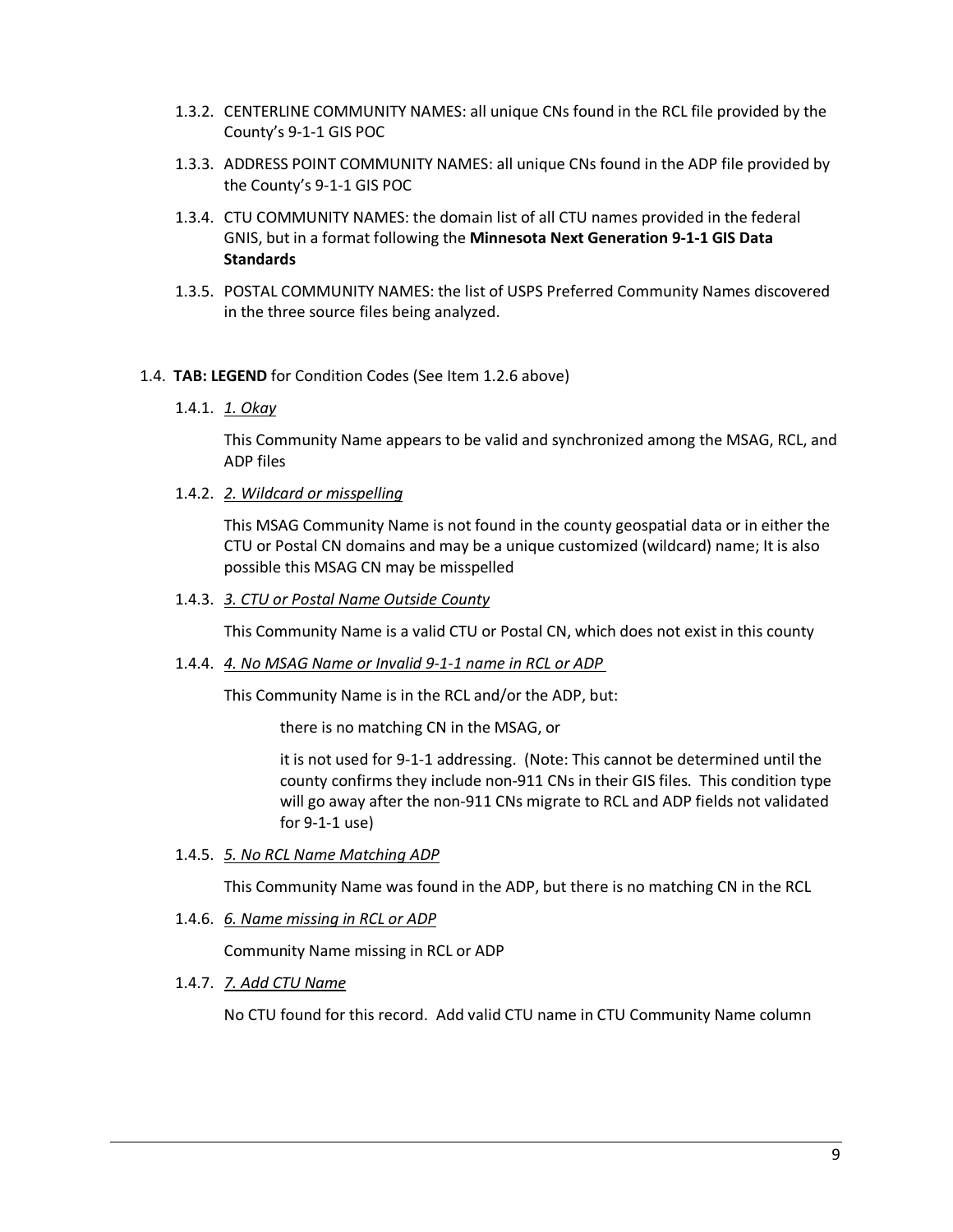#### Response to the Kickoff Condition Report

- 2. The following process will be used to validate and synchronize Community Names:
	- 2.1. The SIO will present a CN Condition Report to the appropriate 9-1-1 GIS POC to address a specific set of inconsistencies
	- 2.2. The 9-1-1 GIS POC will review condition codes in that report and determine a course of action to resolve the flagged situation. Once a decision is made that requires a change in the source data, that information is returned to the SIO in one of the following ways:
		- 2.2.1. 9-1-1 GIS POC makes the change directly in the data sets, which is presented to the SIO for reprocessing
		- 2.2.2. 9-1-1 GIS POC sends a written description of their change decision to the SIO (see 1.2.7 above)
	- 2.3. If a decision cannot be made, the 9-1-1 GIS POC will consult the MSAG Coordinator and Addressing Authority
		- 2.3.1. The Addressing Authority will be requested to provide a decision
		- 2.3.2. When a decision has been arrived at, the Addressing Authority will send the results to the MSAG Coordinator and the 9-1-1 GIS POC
	- 2.4. If a satisfactory decision cannot be achieved for a particular CN, then:
		- 2.4.1. The reason for the variation will be documented
		- 2.4.2. An agreeable alternative CN will be determined, and
		- 2.4.3. The MSAG Community Name domain list will be amended to include the new entry (See page 10 of the Minnesota Next Generation 9-1-1 GIS Data Standards)
	- 2.5. Add new Fields to RCL and ADP files
		- 2.5.1. If they don't already exist, the 9-1-1 GIS POC will add and populate Municipality and MSAG Community Name fields to its RCL and ADP geospatial data files
		- 2.5.2. If it doesn't already exist, the 9-1-1 GIS POC may add and populate a Postal Code Community Name field to its RCL and ADP geospatial data files at its discretion
	- 2.6. Updated data files will be retested and issued a new report a Follow-up Condition Report

#### Follow-up Condition Report

- 3. The Community Name script is run again by the SIO to check changes made as a result of recommendations in the Kickoff Condition Report and a new and different report, the FOLLOW-UP CONDITION REPORT, is generated with the following outputs:
	- 3.1. **TAB: COVER PAGE**: Report Title, Sponsoring Agencies, and list of summary statistics for the following evaluation criteria in the study area:
		- 3.1.1. MSAG Community Name Statistics
			- 3.1.1.1. Total number of MSAG Community Names
			- 3.1.1.2. Number of Road Centerline Community Name mismatches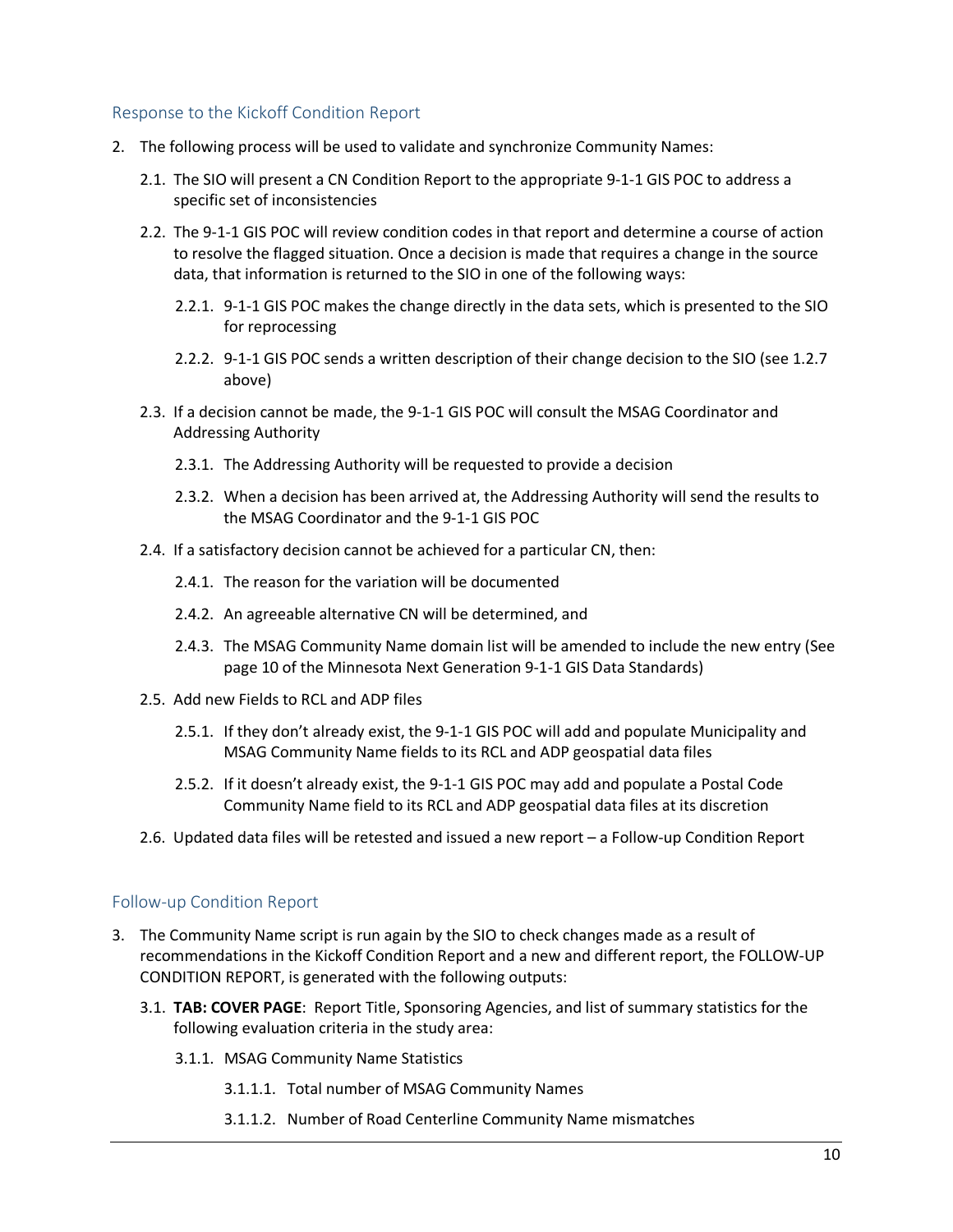- 3.1.1.3. Number of Address Point Community Name mismatches
- 3.1.2. CTU Community Name Statistics
	- 3.1.2.1. Number of Road Centerline mismatches with CTU List
	- 3.1.2.2. Number of Address Point mismatches to CTU List
	- 3.1.2.3. Number of Address Point mismatches to Road Centerline
- 3.1.3. Postal Community Name Statistics
	- 3.1.3.1. Number of Road Centerline mismatches to Postal List
	- 3.1.3.2. Number of Address Point mismatches to Postal List
	- 3.1.3.3. Number of Address Point mismatches to Road Centerline

#### 3.2. **TAB: MSAG CN**

- 3.2.1. MSAG COMMUNITY NAMES (see 1.2.1 above)
- 3.2.2. CENTERLINE MSAG COMMUNITY NAMES (see 1.2.2 above)
- 3.2.3. ADDRESS POINT MSAG COMMUNITY NAMES (see 1.2.3 above)
- 3.2.4. CONDITION (see 1.2.6 above)
- 3.2.5. 9-1-1 GIS POC COMMENTS This field is reserved for comments provided by the 9-1-1 GIS POC at its discretion

#### 3.3. **TAB: CTU CN (MUNICIPALITY)**

- 3.3.1. CTU COMMUNITY NAMES (see 1.2.4 above)
- 3.3.2. CENTERLINE CTU COMMUNITY NAMES (see 1.2.2 above)
- 3.3.3. ADDRESS POINT CTU COMMUNITY NAMES (see 1.2.3 above)
- 3.3.4. CONDITION (see 1.2.6 above)
- 3.3.5. 9-1-1 GIS POC COMMENTS (see 3.2.5 above)

#### 3.4. **TAB: POSTAL CN**

- 3.4.1. POSTAL COMMUNITY NAME (see 1.2.5 above)
- 3.4.2. CENTERLINE POSTAL COMMUNITY NAME (see 1.2.2 above)
- 3.4.3. ADDRESS POINT POSTAL COMMUNITY NAME (see 1.2.3 above)
- 3.4.4. CONDITION (see 1.2.6 above)
- 3.4.5. 9-1-1 GIS POC COMMENTS (see 3.2.5 above)
- 3.5. **TAB: UNIQUE\_NAMES** Alphabetized lists of unique CNs found in the following categories for the County/PSAP being tested:
	- 3.5.1. MSAG COMMUNITY NAMES: all unique CNs found in the County's MSAGs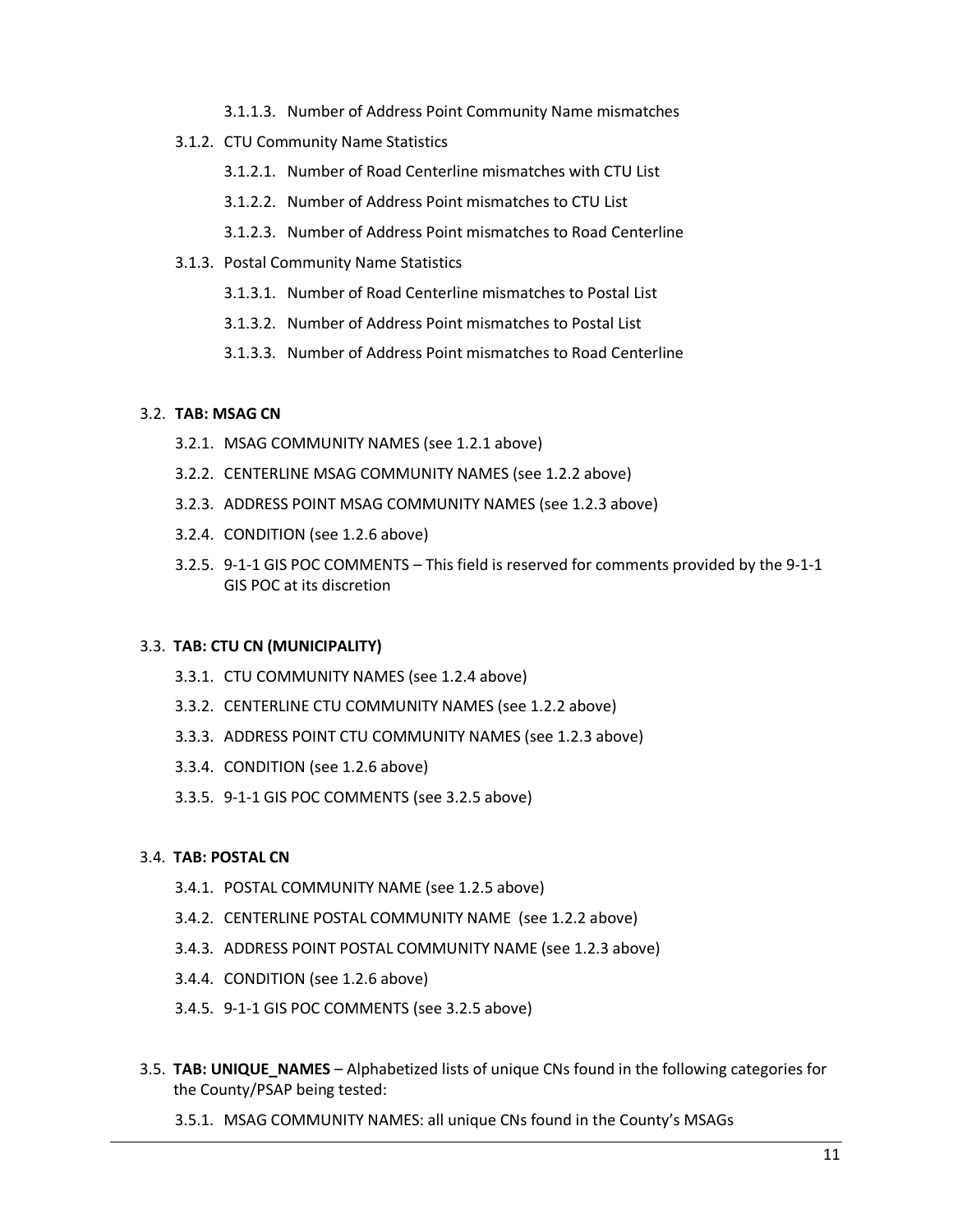- 3.5.2. CENTERLINE COMMUNITY NAMES: between one and three columns, each column containing all unique CNs found in the RCL file provided by the County's 9-1-1 GIS POC grouped by type: MSAG community name, CTU community name, Postal community name
- 3.5.3. ADDRESS POINT COMMUNITY NAMES: between one and three columns, each column containing all unique CNs found in the ADP file provided by the County's 9-1-1 GIS POC grouped by type: MSAG community name, CTU community name, Postal community name
- 3.5.4. CTU COMMUNITY NAMES: the domain list of all CTU names provided in the federal GNIS, but in a format following the Minnesota Next Generation 9-1-1 GIS Data Standards
- 3.5.5. POSTAL COMMUNITY NAMES: the list of USPS Preferred Community Names discovered in the three source files being analyzed.
- 3.6. **TAB: LEGEND** describing the Condition Codes referenced in 3.2.4, 3.3.4, and 3.4.4. above (see 1.4 above)

#### Response to the Follow-up Condition Report

- 4. The following process will be used to validate and synchronize Community Names:
	- 4.1. The SIO will present a CN Follow-up Condition Report to the appropriate 9-1-1 GIS POC
	- 4.2. The 9-1-1 GIS POC will review all condition codes in that report and determine a course of action to resolve each flagged situation.
	- 4.3. Once a decision is made that requires a change in the source data, the 9-1-1 GIS POC makes the change directly in the data sets.
	- 4.4. After all flagged conditions have been addressed, the 9-1-1 GIS POC will present the modified geospatial data files to the SIO for reprocessing.

#### **Issues**

- 1. In the past, MSAG and local Road Centerline and Address Point data sets have not been governed by an explicit Community Name domain. Because of this uncontrolled situation, it has been possible for more than one Community Name to represent a single geography. The NG9- 1-1 environment will work more efficiently if this ambiguity is eliminated.
- 2. Upper case and proper case discrepancies exist this is an issue that cannot easily be standardized because local GIS agencies may need both.
- 3. The delineation of Unorganized Territories differs modestly between the federal Geographic Names Information System (GNIS) and individual Minnesota Counties that manage those regions. An accepted statewide resolution should lean heavily toward the needs of the affected counties.
- 4. PSAP serving areas may extend beyond county borders and, as a result, may include community names in their MSAG for areas outside the extent of the county GIS datasets. Similarly, there may be communities within a county GIS dataset that may be served by other than that county's PSAP.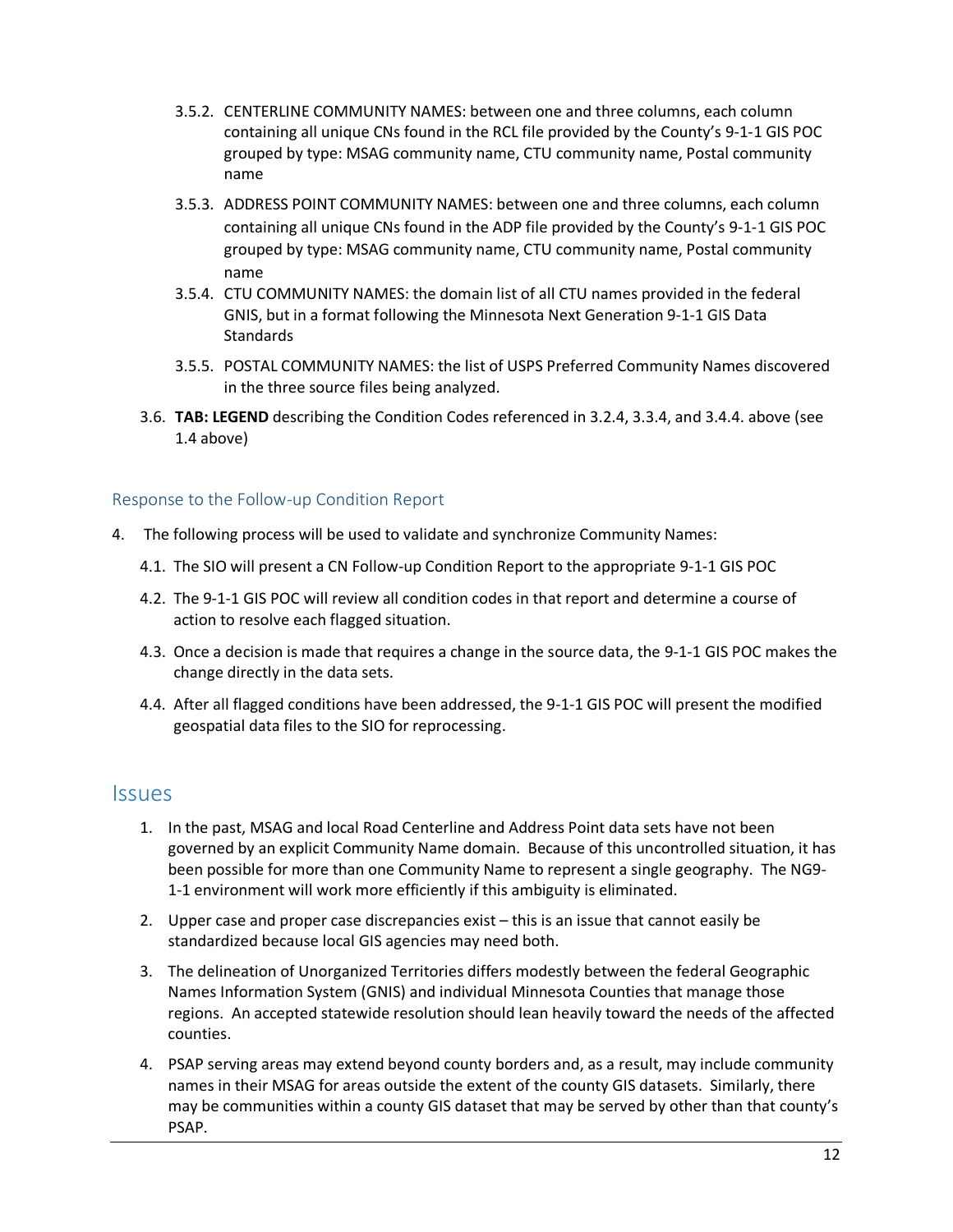# Deliverables

- Appropriate and consistent Community Name field content (CTU Name, MSAG Community, and Postal Community) in the geospatial data files used for NG9-1-1.
- Updated community name domains for NG9-1-1

# Approvals

The purpose of this document is to provide all NG9-1-1 stakeholders involved in Community Name data preparation with detailed processing and conflict resolution instructions. It is intended to help reach a satisfactory level of mutual agreement between stakeholders, the project manager and the project sponsors on the objectives, procedures and results for this phase of the project before significant resources are committed and expenses incurred.

Signed approval below signifies acceptance of the content of this document and also indicates agreement that satisfactory accomplishment of the items stated herein agree with the project's scope and plan.

| Role | <b>Name</b> | <b>Signature</b> | <b>Date</b> |
|------|-------------|------------------|-------------|
|      |             |                  |             |
|      |             |                  |             |
|      |             |                  |             |
|      |             |                  |             |
|      |             |                  |             |